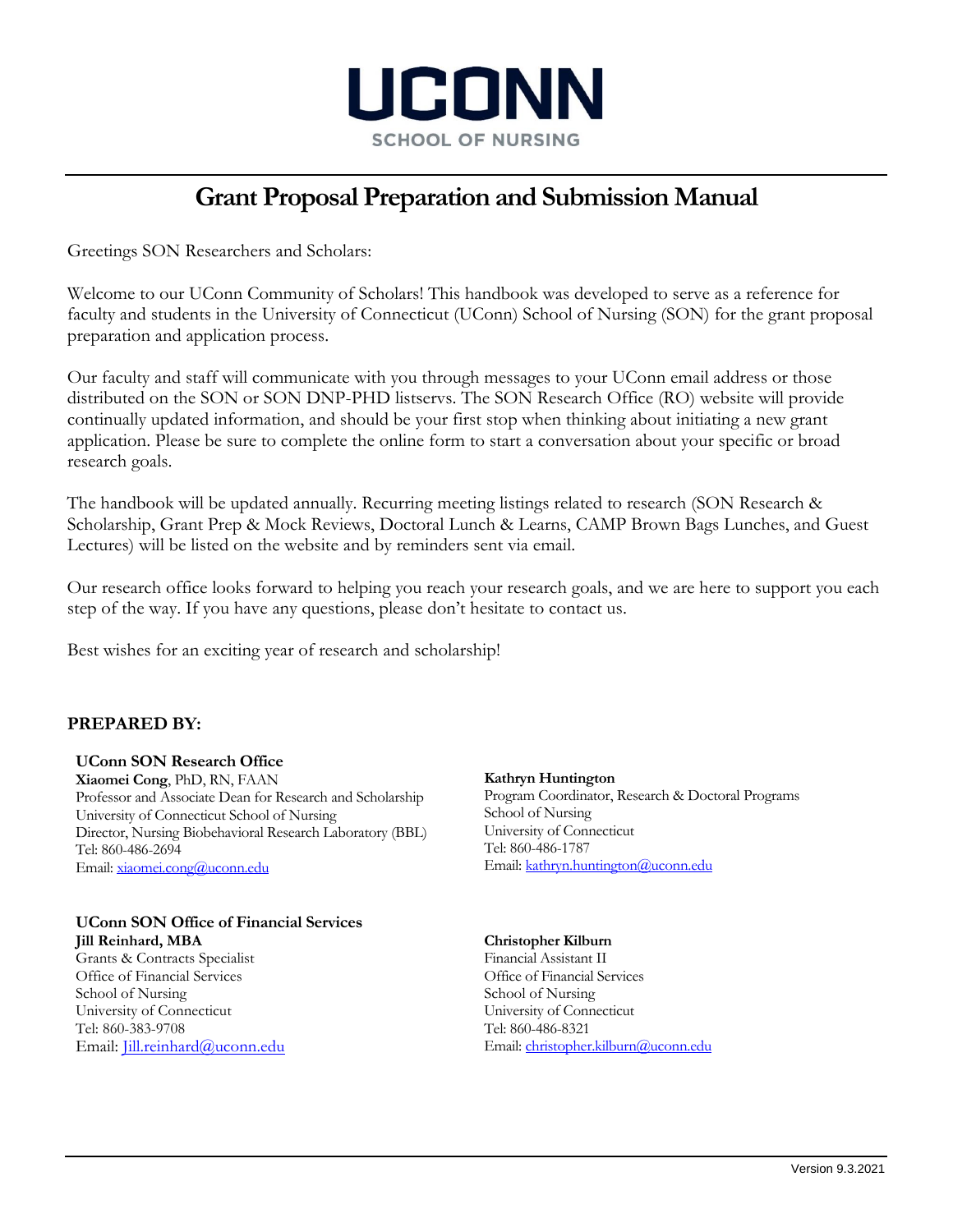

PI=Principal Investigator; ADR=Associate Dean for Research; NIH PO=NIH Program Officer; SON RO=SON Research Office; GIF=Grant Initiation Form; LOS=Letter of Support; GWMRC=SON Grant Writing and Mock Review Council; IPR=UConn Internal Proposal Review Form; UConn SPS=UConn Sponsored Program Services

#### **Abbreviations:**

| Associate Dean for Research               |
|-------------------------------------------|
| Grant Initiation Form                     |
| SON Grant Writing and Mock Review Council |
| UConn Internal Proposal Review Form       |
| Letter of Support                         |
| NIH Program Officer                       |
| Principal Investigator                    |
| SON Biobehavioral Laboratory              |
| SON Grants & Contracts Specialist         |
| SON Office of Financial Services          |
| <b>SON Research Office</b>                |
| <b>UConn Sponsored Program Services</b>   |
|                                           |

### **Phase 1: Proposal Idea and Grant Initiation (9 – 12 weeks or earlier prior to sponsor deadline)**

- 1.1. The first step towards any major research undertaking is an idea, and the SON has mechanisms in place to help refine and focus ideas to a research topic. If you have a general idea and would like to discuss, please contact SON ADR (Dr. Cong) for a discussion. The PI may also schedule a meeting with the funding agency (i.e., NIH PO) to discuss the research aims, if applicable.
- 1.2. The SON should be notified **as early as possible** by faculty or students intending to submit a grant by submitting their information on the internal SON webform. The PI notifies the SON research office (RO) using the Grant Initiation Form (GIF) at: https://nursing.uconn.edu/grant-application-procedures/. Students should refer to their program handbook to review the role of Major Advisors in this process and the need for approval by UConn SON Research Office for ALL research grants (regardless of dollar amount) prior to submission.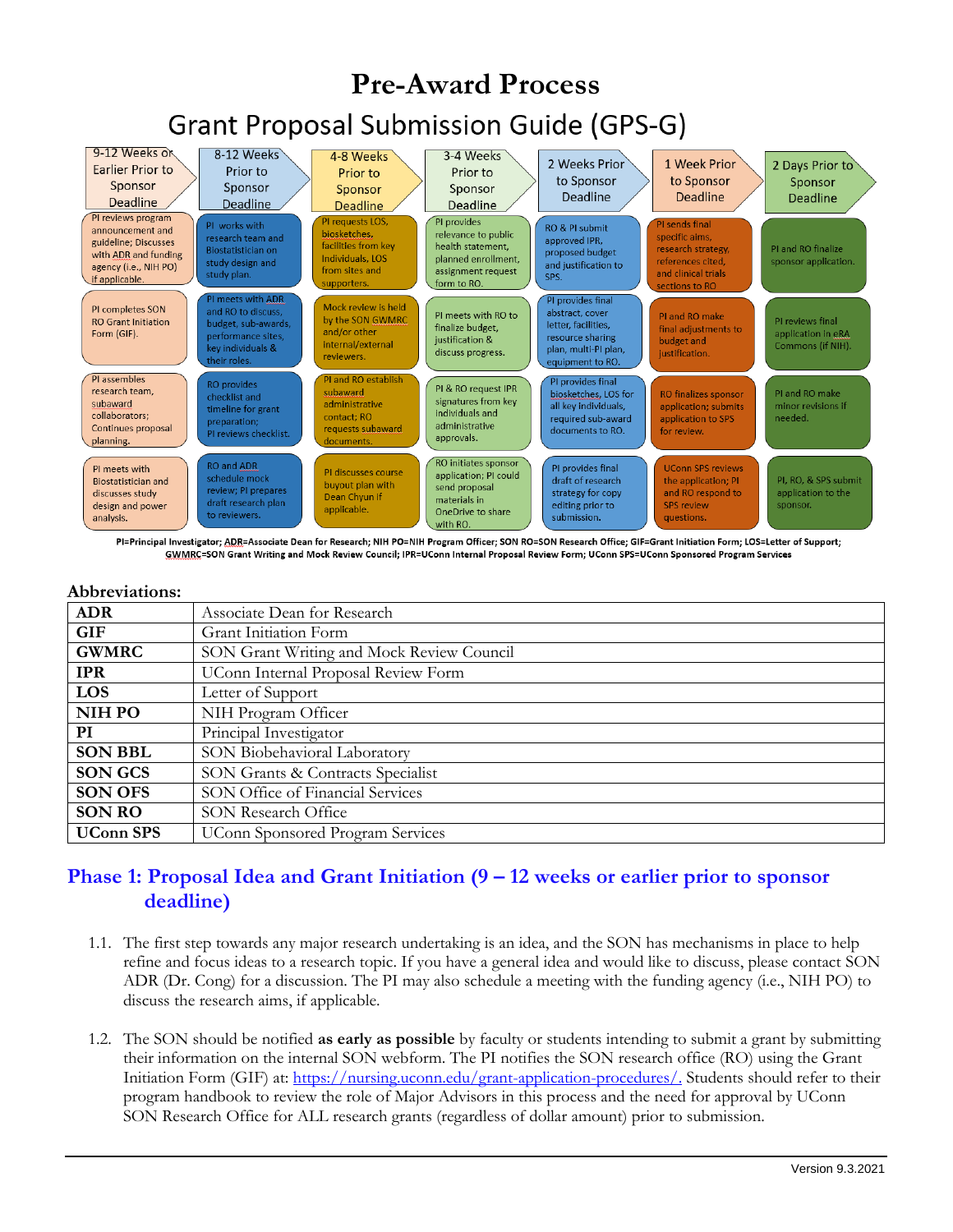1.3. PI, ADR, and grant specialist and staff (Ms. Jill Reinhard and Ms. Katie Huntington) review the announcement/guidelines and discuss timeline and proposal requirements. The RO will create an internal chart that will prefill internal deadlines for pieces of grant applications. This document will be routinely updated as required items are determined ready for submission. Here is an example of the checklist:

| <b>Checklist for Application -</b>                                                                                          |                                                                                                                                                                      |                                                    |                        |  |  | Wednesday, November 3, 2021  |
|-----------------------------------------------------------------------------------------------------------------------------|----------------------------------------------------------------------------------------------------------------------------------------------------------------------|----------------------------------------------------|------------------------|--|--|------------------------------|
|                                                                                                                             |                                                                                                                                                                      |                                                    |                        |  |  |                              |
| <b>PI: Sam Researcher</b>                                                                                                   |                                                                                                                                                                      |                                                    |                        |  |  | Wednesday, November 17, 2021 |
| Use forms Research Instructions for NIH and Other PHS Agencies Version F                                                    |                                                                                                                                                                      |                                                    |                        |  |  |                              |
| http://grants.nih.gov/grants/how-to-apply-application-guide.htm#inst                                                        |                                                                                                                                                                      |                                                    |                        |  |  | Monday, November 22, 2021    |
| <b>Due Date</b><br>$1-Dec-21$                                                                                               |                                                                                                                                                                      |                                                    |                        |  |  | Monday, November 15, 2021    |
| <b>ITEM</b>                                                                                                                 | <b>PAGE</b> limits                                                                                                                                                   | <b>STATUS</b>                                      | <b>Final Due</b>       |  |  | Tuesday, November 23, 2021   |
| Descriptive Title                                                                                                           | limit title character length to 200<br>characters, including the spaces<br>between words and punctuation                                                             | Required                                           | 17-Nov-21              |  |  |                              |
| Cover Letter: Include the names<br>and contact information (name,<br>deparment affiliation and<br>institution) for referees | Usually 1 page                                                                                                                                                       | Required                                           | $17-Nov-21$            |  |  |                              |
| References - 3 to 5 required to<br>be uploaded in ECommons by<br>the referees.                                              | https://grants.nih.gov/grants/how-to-apply-<br>application-guide/submission-process/reference-<br>letters.htm                                                        | Required - Submit in Ecommons<br>prior to due date | Prior to<br>10/12/2021 |  |  |                              |
| <b>R&amp;R Other Project</b><br><b>Information Form</b>                                                                     |                                                                                                                                                                      |                                                    |                        |  |  |                              |
| 7. Project Summary/Abstract                                                                                                 | Limited to 30 lines of text 11 font $\frac{1}{2}$<br>inch margins; In addition to research<br>plan, describe career development<br>plan, career goals, & environment | Required                                           | $17-Nov-21$            |  |  |                              |
| 8. Narrative - 2-3 sentences<br>describing relevance to public<br>health                                                    | Not counted; 3 sentences                                                                                                                                             | Required                                           | $17 - Nov - 21$        |  |  |                              |
| 9. Bibliography & Ref Cited                                                                                                 | Not counted                                                                                                                                                          | Required                                           | 23-Nov-21              |  |  |                              |
| 10. Facilities and Other<br>Resources                                                                                       | Not counted                                                                                                                                                          | Required                                           | $17-Nov-21$            |  |  |                              |

- 1.4. PI assembles research team and sub-award collaborators; continues proposal planning; meets with Biostatistician and discusses study design (i.e., design, power analysis, sample size, and data analysis).
- 1.5. PI meets with ADR and staff to discuss budget, sub-awards, performance sites, key individuals, and their roles. PI may also meet SON BBL faculty and staff to discuss measurements of biomarkers and related budget, if applicable. PI review the faculty and staff handbook regarding effort range, cost-sharing, and budget at Q Drive: Nursing: Faculty: SON By-laws and procedures: Handbooks
- 1.6. PI and RO schedule a mock review for the application. The SON Grant Preparation & Mock Review (GPMR) meetings are held bi-weekly, as a place and community group that provide feedback and input on research and grants at all phases, from idea to a technical mock review using the NIH review format. During this proposal development phase, the PI is invited to present their research to the GPMR group, which is comprised of research faculty and doctoral students. Examples are available from the 2020-2021 meetings (Ms. Katie Huntington).

## **Phase 2: Grant Preparation (3 – 8 weeks or earlier prior to sponsor deadline)**

- 2.1. PI requests and collects biosketches, letters of support (LOS), and facilities from co-investigators and collaborators, as needed. RO staff provide support (e.g., templates, formatting) and facilitate the process.
- 2.2. PI writes the 'science,' proposal narrative, budget justification, abstract, etc.; If recommended to the PI, in-house copyediting or proofreading services are offered within the SON. Alternatively, OVPR's Research Development Services (RDS) mayalso supply proposal editing: Research Development Services (RDS): Proposal Development Services Overview | Office of the Vice President for Research (uconn.edu)
- 2.3. Mock review is held by the SON GWMRC (https://nursing.uconn.edu/research-team/) and/or other internal/external reviewers. An internal scientific review process is strongly encouraged, particularly for early-stage investigators.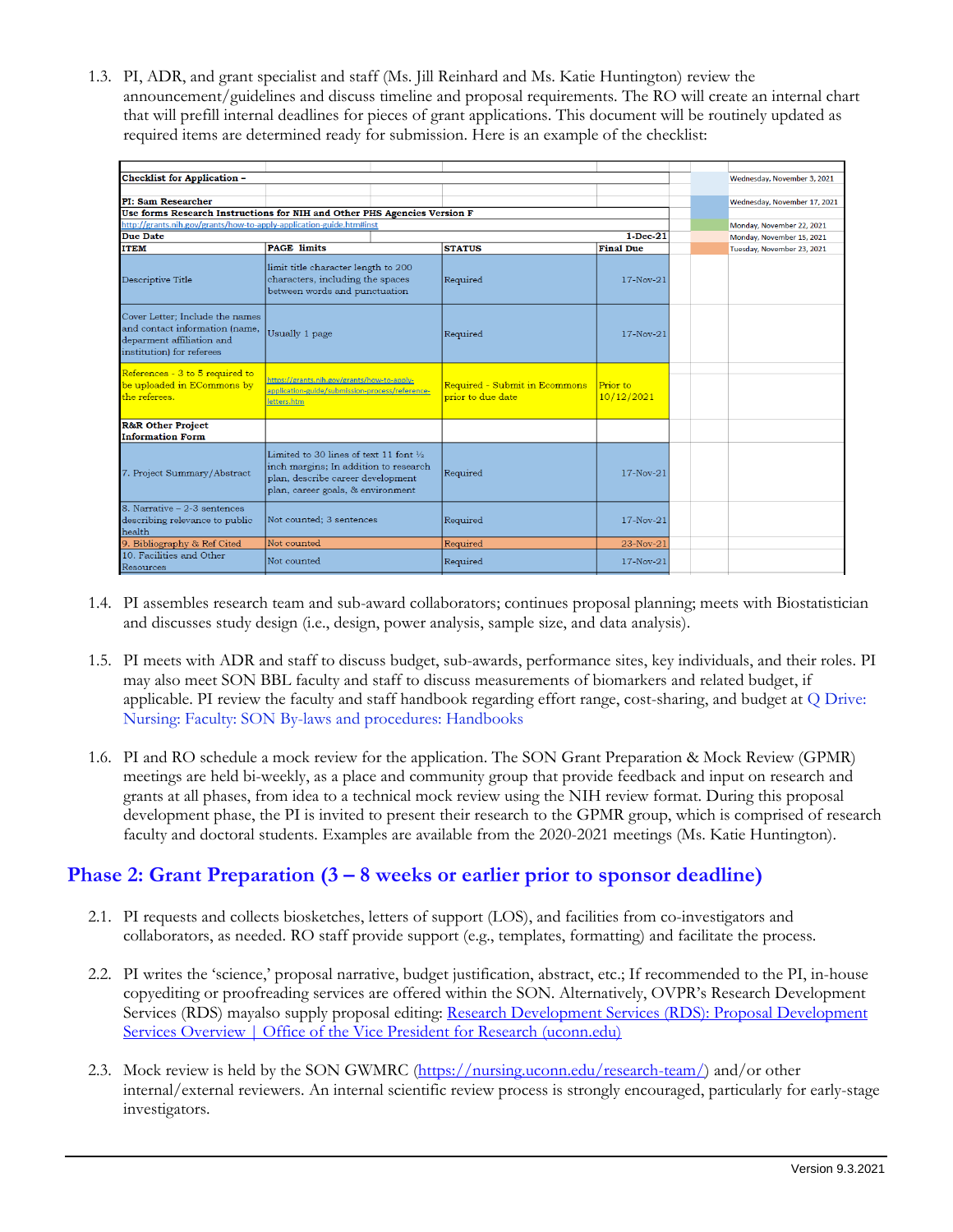- 2.4. PI revisit the SON Faculty and Staff Handbook regarding course buyout plan; PI may discuss cost-sharing and course buyout plan with the Dean, if applicable; PI receives Dean's approvals during proposal preparation and prior to submission. It is helpful to get approval for the type of grant and buyout potential as early as possible in the process.
- 2.5. PI and RO establish budget and subaward administrative contact; RO requests subaward documents; PI and RO request Internal Proposal Review (IPR) form signatures from key individuals and administrative approvals
- 2.6. PI may choose to send proposal materials in OneDrive to share with the RO and grant specialist; RO initiates sponsor application (e.g., NIH eCommons ASSIST; HRSA grant at grant.gov).

### **Phase 3: Grant Submission (1-2 weeks or earlier prior to sponsor deadline)**

3.1. UConn Sponsored Program Services (SPS) office has a strict policy of requiring 5 business days in advance of the sponsor deadline to review the submission and suggest any changes. Please plan to be available during this time as they often require a quick turn-around. See the following guideline from SPS guidelines can be found here: https://ovpr.uconn.edu/services/sps/proposals/proposal-submission-policy-deadlines/proposal-developmentreview-and-submission-timeline/



- 3.2. **Six days (or earlier) prior to sponsor deadline**, PI and RO review final budget, subcontracts, budget justification, bios, LOS, and other application materials including resource and facilities, equipment, human subjects protection, etc. for completeness and communicates with PI if additional corrections or revisions are required. PI prepares the near to final draft of the scientific components of the proposal including abstract, specific aims, research plan, etc. (Microsoft OneDrive is the preferred method for sharing versions of files with members of the grant specialists. A OneDrive folder will be established for each grant application by the RO.)
- 3.3. **Five days (or earlier) prior to sponsor deadline,** RO/grant specialist submits the complete grant package to the UConn SPS for review. PI will receive a confirmation of the review from SPS.
- 3.4. SPS reviews the grant package and may request additional information and/or modifications of the grant materials. The PI and RO/grant specialist will respond to SPS inquires in a timely manner.
- 3.5. **One day (or earlier) prior to the sponsor deadline,** upon SPS approval, the RO/grant specialist supports the PI to submit the grant applicants to the sponsor agency (NIH, HRSA, NSF, etc.) through an appropriate platform.
- 3.6. After the submission, the PI receives a confirmation notice from the funding agency. Some agencies (e.g., NIH) may allow corrections BEFORE the deadline. *Congratulations for the submission and good luck for the grant review!*
- 3.7. Once you receive the summary statement (i.e., NIH application), please notify ADR to review the next steps.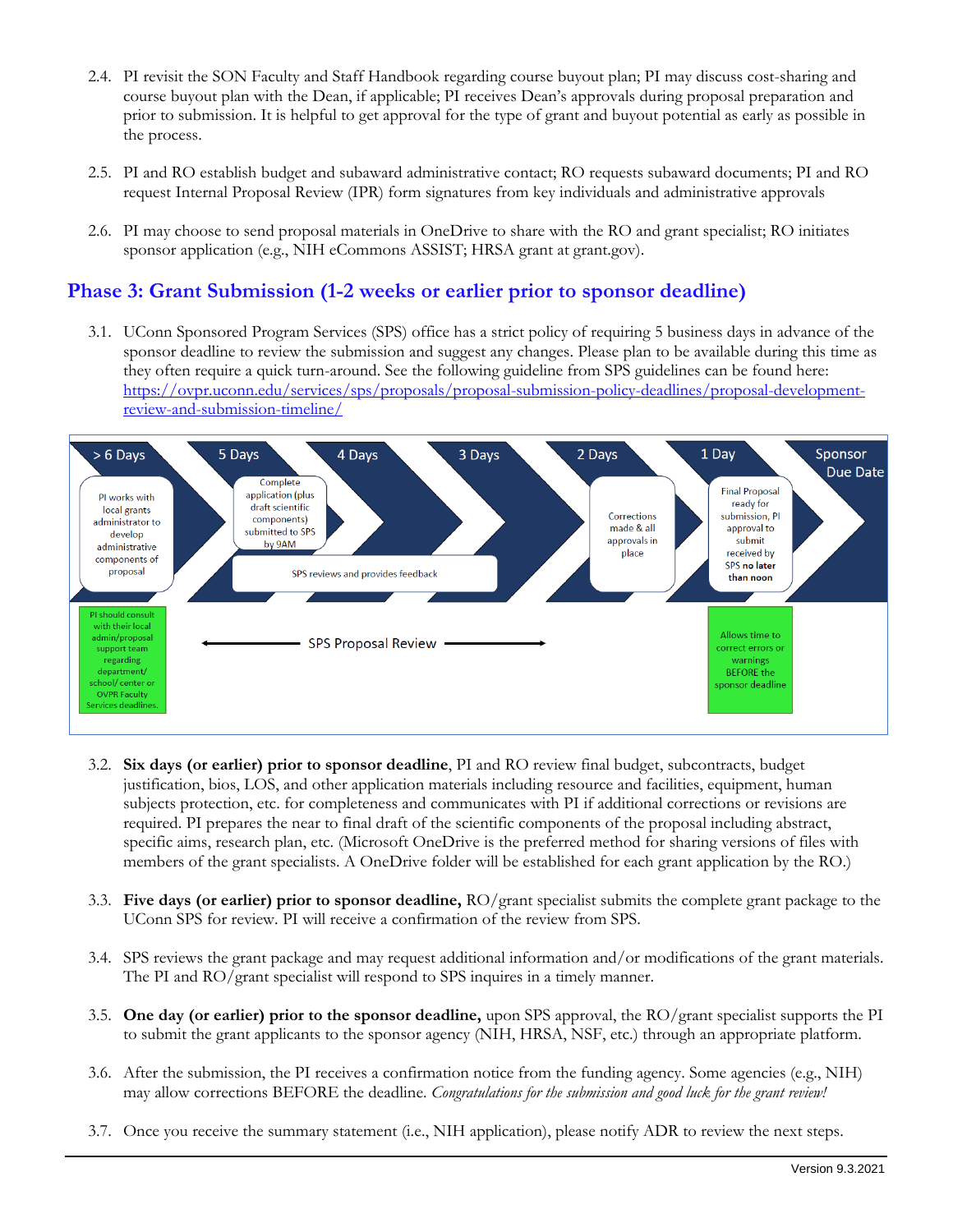# **Other SON Resources for Research and Scholarship**

#### **1. Pre-Award and Post-Award Service:** https://nursing.uconn.edu/research-and-innovation/

- Consultation for research design and biostatistics, notice of grant application opportunities, budget and subcontract services, grant review and technical copyediting or proofreading, and grant submission.
- KFS grant account: Once SPS receives the official notice of award (NOA), SPS and SON Office of Financial Services (OFS and RO will support to set up KFS Account(s) and load the budget.
- Hiring: SON OFS and RO provide support for hiring research staff including graduate research assistants.
- Purchasing and travel: SON OFS provides support for purchasing supplies and managing travels. Please follow our business office guidelines for purchasing requests
- Audits and reports: SON OFS audits each grant account every 60-90 days to review expenses. OFS and RO provide support for annual reports.

#### 2. Biobehavioral Laboratory (SON BBL): https://bbl.nursing.uconn.edu/

- Participant recruitment and data collection: BBL at UConn Arjona Building and UConn Health provides support for recruitment, bio-behavioral and physical assessment, bio-sample collection, intervention distribution, and conducting other research protocols. Free parking space is secured for a study participant's visit.
- Bio-sample storage, management, and analyses: BBL at UConn Beach Hall provides support for bio-sample management, bio-assay, and analyses to promote the use of biobehavioral measures and physiological, genetic, and genomic approach in nursing research.
- Training: BBL provides bio-behavioral research trainings to faculty and students.

#### **3. Center for Advancement in Managing Pain (CAMP):** https://painresearch.uconn.edu/

- CAMP provides an inclusive and collaborative infrastructure for academic researchers, trainees, and community stakeholders.
- Members from across disciplines establish and maintain translational programs of research, implement interdisciplinary pain education, and develop innovative approaches for advancing the practice of precision pain management.

### **4. P20 Center for Accelerating Precision Pain Self-Management (CAPPS-M):** https://cappsm.nursing.uconn.edu/

 The NINR funded CAPPS-M (P20NR016605) at UConn SON aims to advance theory-based symptom selfmanagement interventions, with a focus on pain, and improve pain self-management and health outcomes in diverse populations with acute and chronic pain.

#### **5. International Center for Life Story Innovations and Practice (ICLIP):** https://iclip.nursing.uconn.edu/

 ICLIP brings together researchers, educators, practitioners, students, historians, and artists from around the world to promote the health and well-being of individuals, families, and communities through written and oral narratives, personal histories, reminiscence, life review, autobiographical memory, and guided autobiographies.

#### **6. Nursing Innovation & New Knowledge:** https://nursing.uconn.edu/innovation/

 SON is dedicated to discovery and communication of breakthrough and foundational ideas; to translation and collaboration across disciplines and communities; and to positive transformation through research, scholarship, and creative works.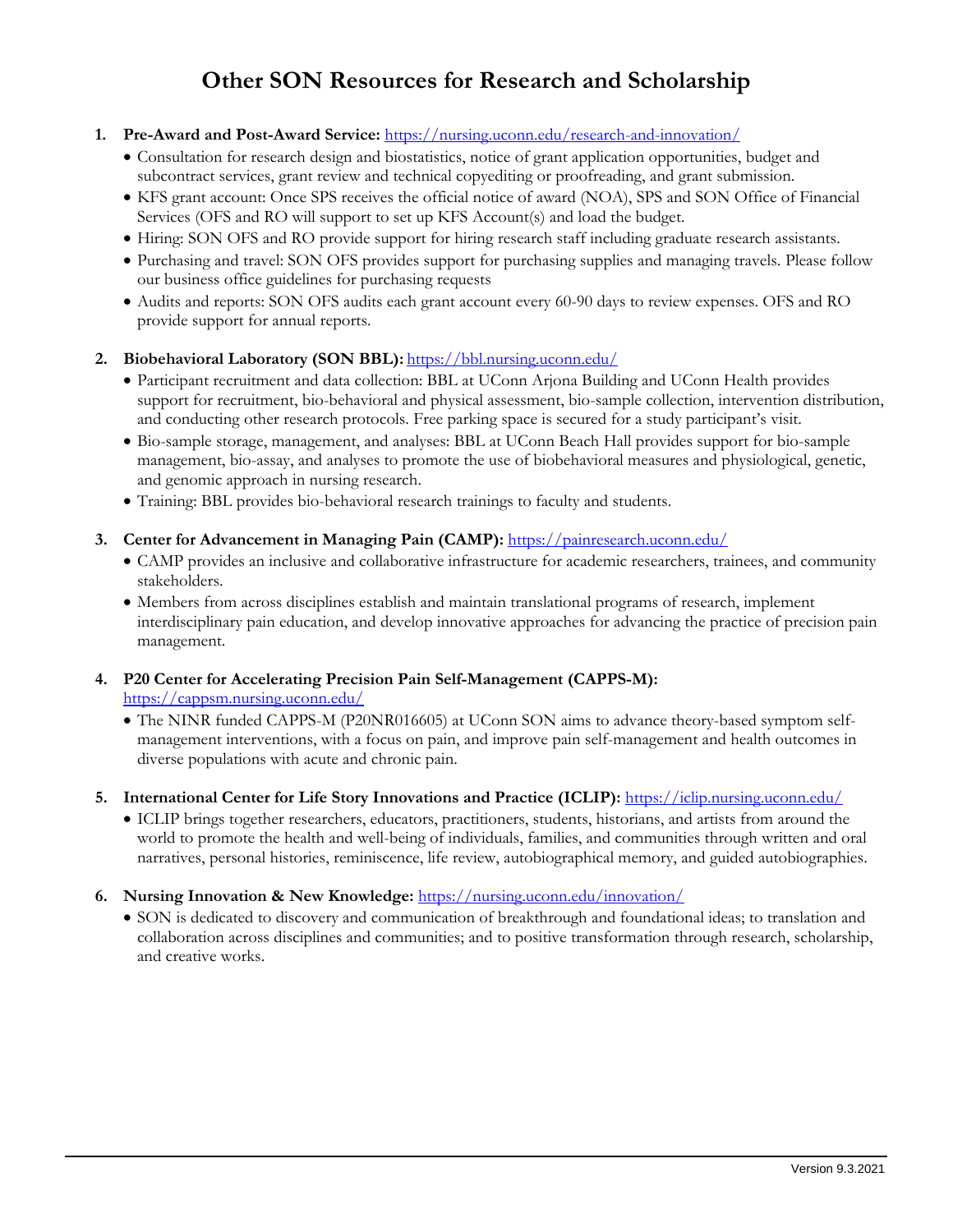# **Other UConn Resources for Research**

#### **1. UConn SPS Pre-Award**

- Office of the Vice President for Research (OVPR) Research Development Service (RDS): https://ovpr.uconn.edu/services/research-development/proposal-development-services-overview/
- SPS: https://ovpr.uconn.edu/services/sps/
- SPS Pre-Award Training Presentation: https://content.research.uconn.edu/pdf/storrs/sps/preaward/PreAwardTrainingPresentation.pdf

#### **2. UConn Research Compliance and IRB – Human Subjects Research**

- UConn OVPR research compliance: https://ovpr.uconn.edu/services/rics/
- UConn Human Subjects Research IRB: https://ovpr.uconn.edu/services/rics/irb /
- UConn OVPR Animal Research: https://ovpr.uconn.edu/services/rics/animal/
- **3. UConn Library- Research Data Services** Website: https://lib.uconn.edu/services/research-data/ Please contact: **Ms. Valori Banfi**, Sciences Librarian (Nursing & Allied Health), UConn Library Tel: 860.486.2824, Email: valori.banfi@uconn.edu
- **4. Institute for Collaboration on Health, Intervention, and Policy (InCHIP):** https://chip.uconn.edu/

#### **5. Other UConn Research Institutes and Lab Resources**

- Center for Open Research Resources & Equipment (COR<sup>2</sup>E): https://core.uconn.edu/news
- UConn's Institute for Systems Genomics (ISG): https://isg.uconn.edu/
- Center for Genome Innovation (CGI): https://cgi.uconn.edu/
- Computational Biology Core (CBC): https://bioinformatics.uconn.edu/
- UConn Statistical Consulting Service (SCS): https://core.uconn.edu/resources/SCS
- UConn's Microbial Analysis, Resources and Services (MARS): https://mars.uconn.edu/

# **Commonly Used and Helpful Systems**

#### **1. InfoEd:**

- Human Subject applications, protocols, and associated supplemental materials are submitted to the UConn Storrs and Regional Campus IRB using the Human Subjects / IRB Module of the UConn InfoEd eRA Portal at https://www.infoed.uconn.edu.
- For technical assistance using the InfoEd eRA Human Subjects module, email era-support@uconn.edu or call 860.486.7944. The eRA Help Desk is staffed Monday-Friday, 8:00 AM – 4:30 PM.

#### **2. Lincus**

- Use Lincus to identify faculty around the university who are working on topics that interest you: https://lincus.uconn.edu/lincus/cas/landing
- Lincus allows you to run a keyword search on faculty expertise and see how research on a given subject crosses departments, schools, colleges, and campuses.

#### **3. Research Electronic Data Capture (REDCap) System**

- REDCap is a secure web application for building and managing online surveys and databases: https://health.uconn.edu/clinical-research-center/services/informatics-core/redcap/
- Register by emailing at redcap@uchc.edu.

#### **4. HuskySMS-Safety Management System**

- HuskySMS is the Safety Management System powered by BioRAFT: https://ehs.uconn.edu/huskysms/.
- HuskySMS provides Safety Training, Employee Safety Training Assessments (ESTA), Training Registration and Records, Online Training Access and Completion, COVID-19 Training, Confirmations and Certificates, Safety Inspections (Communication with EHS, Self Inspections), and IBC Registrations (Submit, Review).